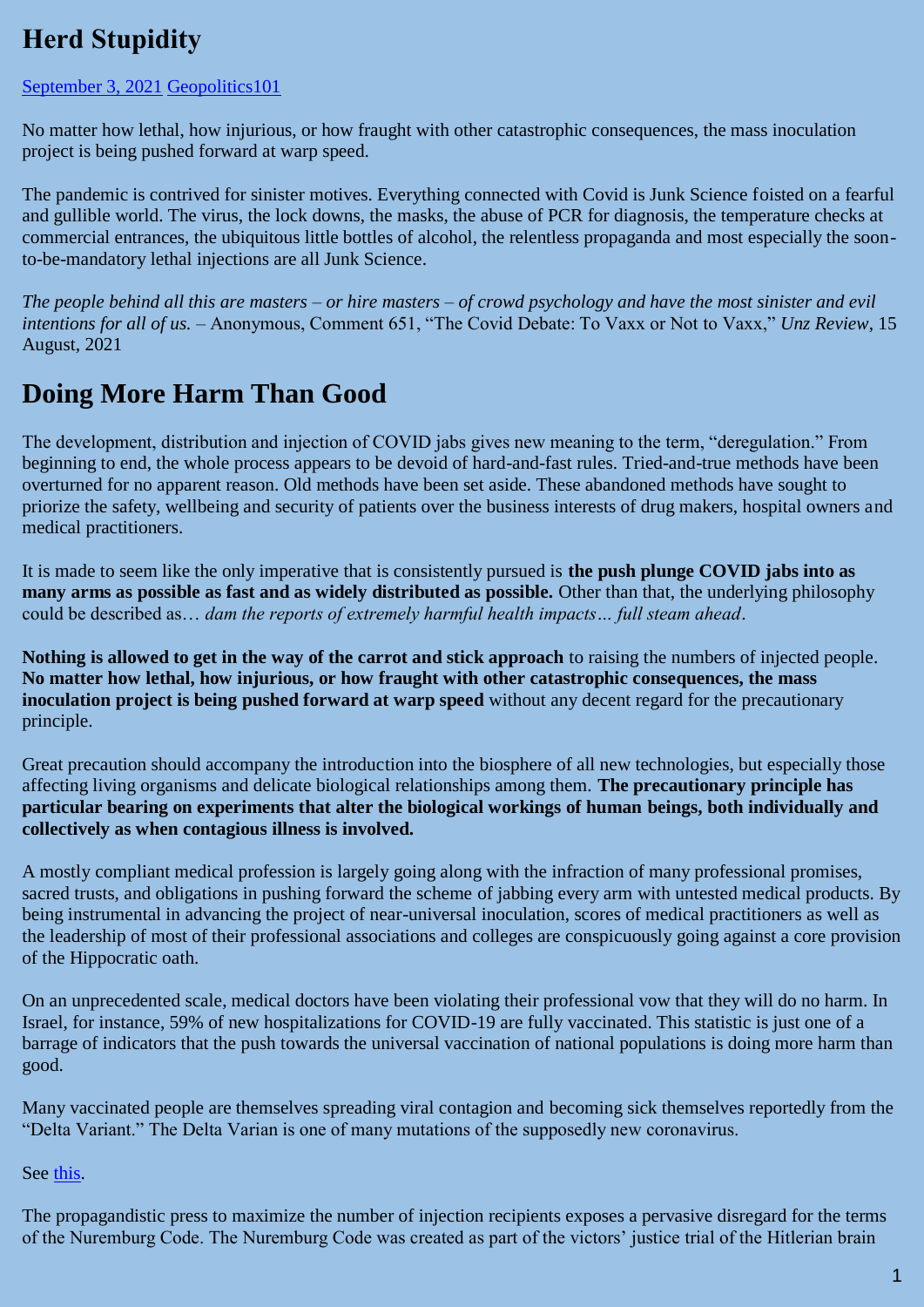trust. The Nuremberg Code stipulates that human subjects in medical experiments must not be coerced into taking part. Nor should those seeking to become human subjects in medical tests be denied the conditions enabling them to give truly *informed* consent for their decision to participate.

### **Vaccines and Bioweapons**

How can the requirements of informed consent be fulfilled by glitzy advertising campaigns that consistently overstate the benefits and blatantly ignore the risks of taking the jabs? What does the publicized testimony of movie stars, pop singers, sports heroes, and business moguls have to do with enabling human subjects in medical experiments to realistically evaluate the nature of the possible dangers facing them?

In this instance, **basic experimental protocols were left behind when the designers of the experimental procedures made humans stand in for lab rats and guinea pigs** in the course of initial tests.

A decision was made to bypass the usual medical procedure of trying out new medical products by administering them first to animals.

Our thanks to Large and JIPÉM

*This caricature by Large + JIPÉM explains our predicament:*

*Mouse No 1: "Are You Going to get Vaccinated",*

*Mouse No. 2: Are You Crazy, They Haven't finished the Tests on Humans"*

There is good reason to believe that this strategy was deployed because, every attempt so far to make vaccines that would stop the spread of coronaviruses came to an end with the death of animal test subjects. Both the common cold and the flu infections are caused by coronaviruses that form the proprietary basis of at least 4000 patents according to patent attorney David E. Martin. See [this.](https://forbiddenknowledgetv.net/there-is-no-variant-not-novel-no-pandemic-dr-david-martin-with-reiner-fuellmich/)

Martin's research and professional involvement in what might be labeled the coronavirus industry call into question whether COVID-19 is a genuinely new coronavirus. In his publications and filmed commentaries, Martin is developing compelling characterizations of the overlap between the development of bioweapons and vaccines that create the context from which COVID-19 virus and the COVID jabs emerged.

Image on the right is from Children's Health Defense

The experimental phase in the production of the COVID jabs is still underway.

In fact t**he COVID jabs continue to be the objects of the largest experiment on human subjects ever mounted.** Martin makes it clear that, in his view, the proper culmination of this saga of malfeasance should end up with the multiple criminal prosecutions of the likes of **Anthony Fauci, Ralph Baric, Peter Daszak, Zheng-Li Shi, Bill**  Gates, Dr. Neil Ferguson and many more. See [this.](https://www.davidmartin.world/wp-content/uploads/2021/01/The_Fauci_COVID-19_Dossier.pdf)

David Martin also takes aim at an elaborate Canadian aspect of the unfolding scandal. This scandal continues to swirl in and around the nefarious business activities of many culprits including those of Canadian **Prime Minister Justin Trudeau.** See [this.](https://odysee.com/@Truth_Comes_to_Light:6/Dr.-David-E.-Martin-drops-Shocking-Covid-Info-on-Canadians:a)

Martin points to the role of the Life Sciences Institute at the University of British Columbia in developing systems for the movement of lipid nanoparticles in the architecture of "gene therapy" products including the COVID jabs developed by Pfizer and Moderna. See [this.](https://lsi.ubc.ca/2017/09/27/enabling-gene-therapy-ubc-research-leads-to-first-successful-phase-3-trial-for-an-rnai-gene-therapy-drug/)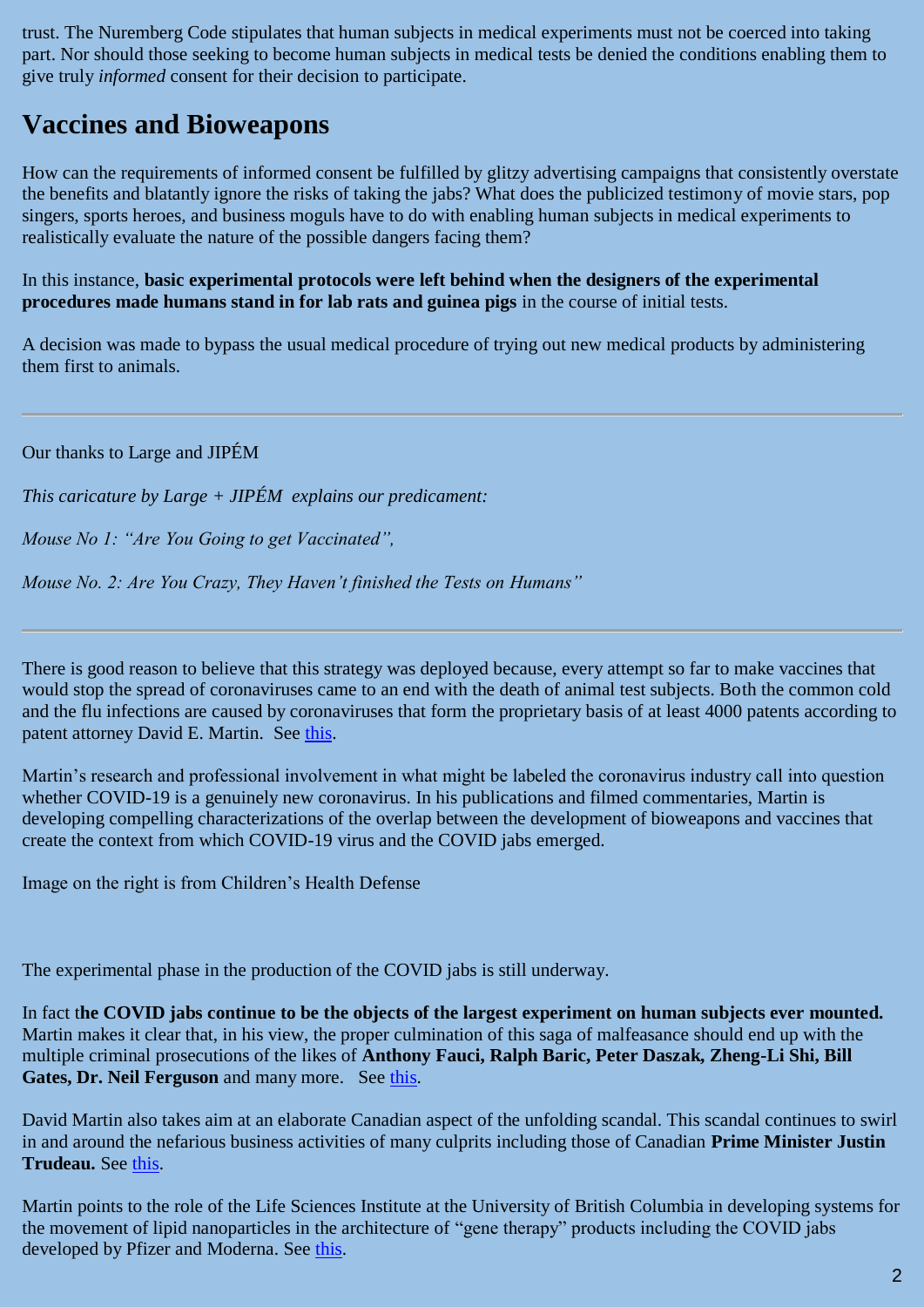The UBC initiative produced two spin-off companies, Arbutus Biopharma and Acuitus Therapeutics. Along with Alnylan Pharmaceuticals, these entities seem to have a place in the combination of military and medical research that has been taking place at the Level 4 Pathogen Biolab in Winnipeg Manitoba. Many questions have been asked about the movement of lethal viruses from Canada's National Microbiology Lab in Winnipeg to China's Wuhan Institute of Virology. See [this.](https://www.unz.com/article/who-or-what-started-the-wuhan-coronavirus-epidemic/)

This questioning led to a significant finding by investigative journalist Elaine Dewar. She discovered that Xiangguo Qui, who held high-ranking research positions in both the Winnipeg lab and the Wuhan Institute of Virology, collaborated closely with Wei Chen, a prominent Chinese virologist who holds the rank of Major-General in the People's Liberation Army. Qui, for instance, helped General Chen in conducting Ebola research in the Winnipeg Lab.

The Wuhan Lab is the home institution of Zheng-Li Shi, an authority in bats and coronaviruses. Zheng-Li Shi worked closely with Ralph Baric and other US-funded researchers at the University of North Carolina on Gain of Function projects. Gain of Function research seeks to render viruses more dangerous to human health. Some of this research activity took place after 2014 at the Wuhan Lab, the institution with the world's largest collection of coronaviruses. See [this.](https://www.cbc.ca/news/canada/manitoba/winnipeg-lab-book-dewar-1.6154226)

The Canadian facet of this narrative forms an aspect of the still answered questions about where COVID-19 virus originated. Only recently it was deemed to be heresy to veer away from the interpretation that the virus jumped from an animal to COVID victim number one in an open market in Wuhan.

Then suddenly it became acceptable to surmise that the virus has some of its origins in one or more labs, including possibly the Fort Detrick Lab in Maryland. Those who think the organism leaked from a Chinese lab sometimes point to Xiangguo Qui's operation at the Wuhan Institute of Virology. Ron Unz counters this interpretation by arguing that COVID-19 is a US-made bioweapon released by a US soldiers at the Wuhan Military Olympics in October of 2019. See [this.](https://www.unz.com/runz/american-pravda-waging-biological-warfare/)

### **Citizens and Wards**

The mass inoculation is being **pushed forward without even rudimentary adherence to the need for medical screening and consultation on a case-by-case basis**. Instead, the one-size-fits-all approach is being deployed with a stunning degree of disregard for the unique set of medical issues adhering to every individual patient. This standardized approach to mass vaccinations treats all recipients as if they are identical organisms being processed on a medical assembly line.

Such a stark display of deregulatory zeal in this hit-and-miss display of health care on-the-fly is unlike anything that has come before it. I am not aware of any episode in history that even comes close to the systemic failure of many professional figures to adhere to even the most basic rules, standards, procedures and protocols in the creation, distribution and delivery of COVID jabs. The jabbing began in the final days of 2020.

To re-iterate, it seems that the existing public health rulebook has been trashed in the rush to come as close as possible to universalizing the jabs. These COVID jabs do not prevent disease transmission even as they set up vaccine recipients as major sites of viral mutations meant to perpetuate the manufactured COVID crisis. The weight of evidence points to the conclusion that the decision to draw out and exploit the crisis, rather than to end it, has been entirely purposeful on the part of those seeking to extend the magnitude of their wealth and worldly power.

Dr. Mike Yeadon (Source: The Last American Vagabond / Odysee)

The program of mass vaccinations is meant to advance the global imposition of vaccine mandates as the basis of more elaborate systems of so-called vaccine passports. Former Pfizer Vice-President, **Dr. Mike Yeadon**, has warned us of a major motivation driving this imposition of vaccine mandates. These mandates are meant help create the foundations for the future development of a standardized and universalized means of amassing data on every person on earth. See [this.](https://dailyexpose.co.uk/2021/05/01/an-interview-with-dr-mike-yeadon-vaccine-passports-are-a-gateway-to-mass-killing-in-the-billions/)

The imposition of vaccine passports by various authorities is already quite far advanced in, for instance, France, Italy and Israel. There the imposition of medical apartheid, separating out the Vaxxed from the unvaxxed, is being pushed ahead against considerable popular resistance. See [this.](https://www.diplomaticourier.com/posts/in-france-and-italy-governments-grapple-with-vaccine-passports)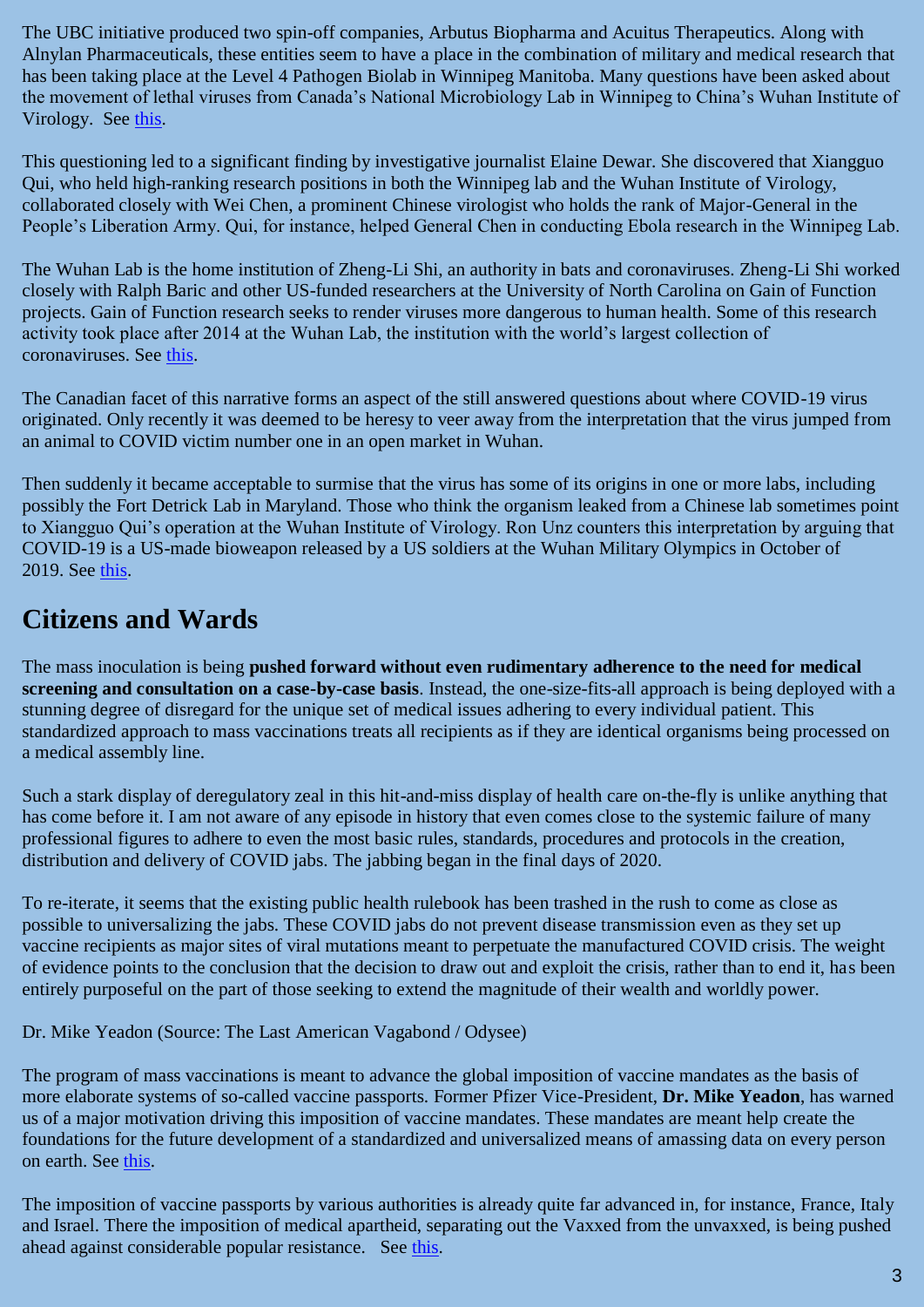If rendered pervasive and comprehensive, the extension of the vaccine passports could be exploited to bring about many new departures in history. The collection of data could extend beyond the health realm to cover, for instance, finances, education, employment, networks of friends and families, police records, sexual orientations and proclivities, as well the DNA attributes of every person on earth. This list is far from complete. The process of vaccination is one means of inserting into humans the nanotechnology of bio-digital interfaces.

So far China is leading the world in the collection of genetic information from human genomes that can be readily computed and conveyed on the Internet. See [this.](https://www.nature.com/articles/d41586-020-01984-4)

The Chinese government's collection of DNA data is thought to extend beyond its own people to other parts of the world including the United States. In fact questions have been raised about whether or not DNA information is being garnered from COVID-19 testing and then channeled to China. See [this.](https://www.cbsnews.com/news/biodata-dna-china-collection-60-minutes-2021-01-31/)

Genetic information on individuals and groups is increasingly valuable in many applications including in the development of Artificial Intelligence. The combination of advancements in biological and AI research is extending the potential of so-called transhumanism into deepest recesses of consciousness, capacity and behavioral modifications. The mastery of data systems facilitating the extension of surveillance and control provide their owners and operators with levers to repress, enslave and rule a tyrannized civilization on scale far more menacing than anything we have seen thus far.

One means of repression would be to combine control of the movement of money in a cashless society with a system of social credits and demerits. Social credit systems could be made to merge with the means of switching on or off the conditions of life or death, the conditions of incarceration or freedom of movement.

One way of conceptualizing the changes being sought through vaccine mandates, vaccine passports, or "green passes" as already exist in Israel, is to picture these initiatives as procedures to remake fundamental attributes of the rights and responsibilities of citizenship. The promise of a return to something like citizenship is apparently to be reserved for those who agree to risk their lives and future health by receiving the injections.

This promise of citizenship for the vaccinated comes after people began to be treated in 2020 without their consent as wards of their respective governments. The demotion of populations from citizens to wards occurred along with the mass submission of people to the house arrests, also known as lockdowns. The relationship between wards and governments is similar to the legal relationship that puts children under parental custody.

### **Tens of Thousands, or Hundreds of Thousands, or Millions of Injection Deaths?**

2021 is the year when the COVID jabs came on stream. The producers of these jabs received **contingent emergency use authorization from corrupted regulatory agencies that have broken many of their own rules.** This failure of regulation forms an aspect of deregulation. A telling marker of this autocratic control of health care is that that we cannot presently be sure whether the number of deaths already caused by the jabs is to be counted in the tens of thousands, hundreds of thousands, or the millions.

This astounding level of uncertainty is not only allowed, but it is seemingly tightly guarded by government and media authorities that have allowed themselves to become tools of those who have engineered this manufactured COVID crisis. How could a medical experiment of this magnitude be allowed to go forward without a credible overseeing agency to capture, assess and report on core indicators of the success or failure in this venture into the medical *terra incognito*?

The uncertainty over the number of vaccine injuries and deaths is a recent manifestation of the web of deception accompanying most statistical evaluation of the pandemic. So-called "case numbers" were tremendously inflated through the misapplication of inaccurate PCR tests. These tests were produced with the intent of obfuscating statistics to create public acceptance of lockdowns.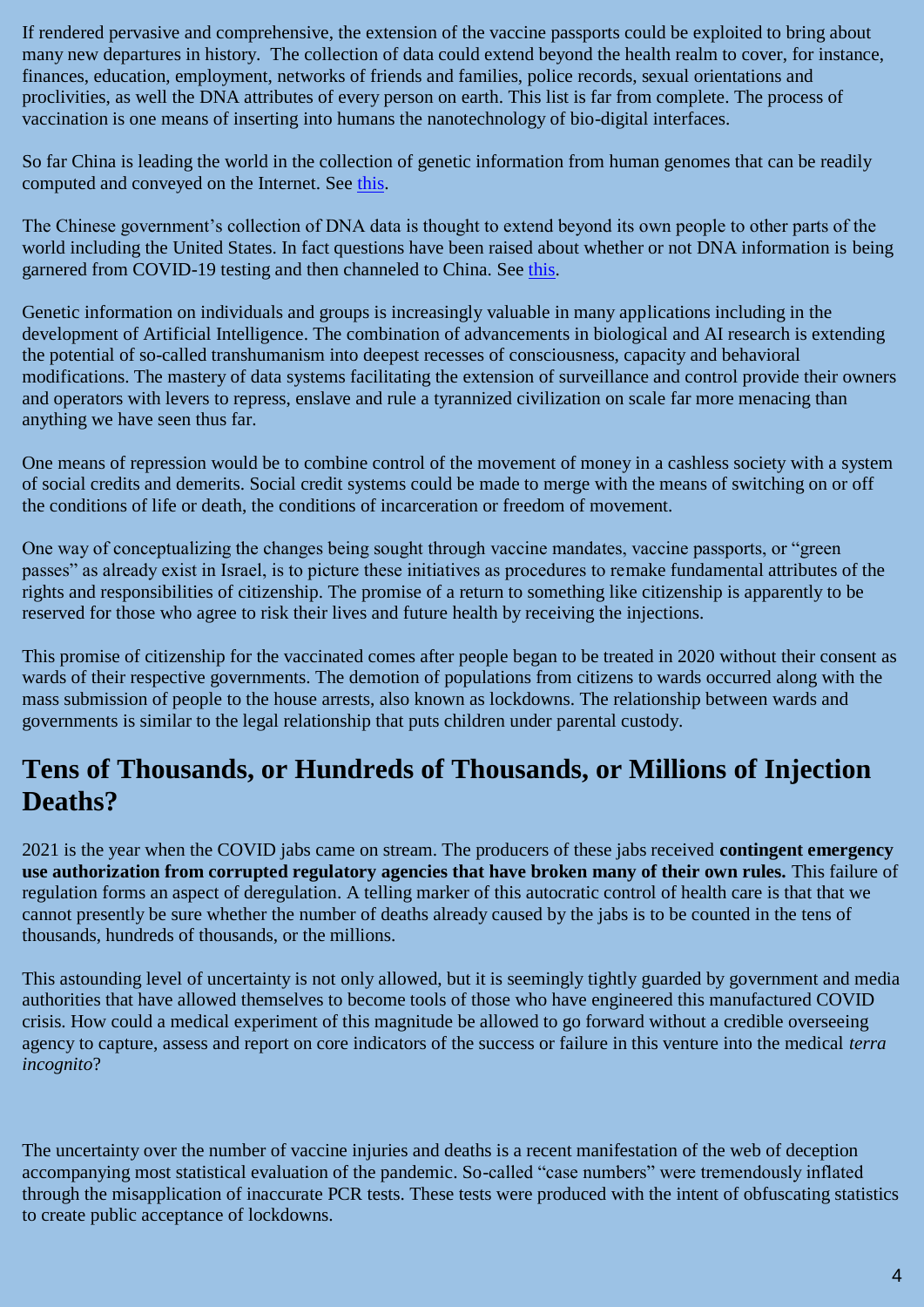Similarly, the numbers used to report COVID deaths have were radically inflated in ways that allowed significant changes in the wording of rules for issuing of death certificates. Many nursing home occupants who died of comorbidities were automatically counted as if they passed away exclusively from COVID-19.

Now the focus of controversy has shifted to **the numbers of people suffering vaccine deaths and injuries**. Instead of inflating the statistics as happened in in the reporting of COVID cases and deaths, the emphasis is now on deflating numbers of fatalities and disabilities caused by the injections.

One of the difficulties in this process is that every country has its own system for counting vaccine deaths and injuries. Moreover, where GAVI-connected organizations like the World Health Organizations and the Johns Hopkins medical establishment were fast to present the big global picture on supposed COVID cases and deaths, the same is not true when it comes to the reporting of the international rate of deaths and injuries from the COVID vaccines.

The United States has the VAERS system. See [this.](https://vaersanalysis.info/2021/08/20/vaers-summary-for-covid-19-vaccines-through-8-13-2021/)

The European Medicines Authority reports similar figures for the EU area. The Yellow Card system does the same for the United Kingdom. Other reports come from, for instance, Canada, Australia, Israel, India, Malaysia and Japan. Generally speaking the effort seems to be to leave the public in the dark about the negative consequences flowing from primary means on offer to lower COVID symptoms.

While the VAERS system reports about 13,000 vaccine deaths as of mid-August, a whistle blower earlier declared in an affidavit that the real figure is more like 45,000. A study of the effectiveness of the VAERS system estimated that only 1% of vaccine deaths and injuries get reported. If that assessment is accurate, then the real number of deaths in the United States alone could be 1.3 million.

**Official sources, namely EudraVigilance (EU, EEA, Switzerland), MHRA (UK) and VAERS (USA), have now recorded many more deaths and injuries from the COVID-!9 "vaccine" roll-out than from all previous vaccines combined since records began.**

Below are the latest data as at 30 August 2021: EU/EEA/Switzerland to 28 August 2021 – **23,252 Covid-19 injection related deaths and 2,166,285 injuries,** per EudraVigilance Database. .

UK to 18 August 2021 – **1,609 Covid-19 injection related deaths and 1,165,636 injuries**, per MHRA Yellow Card Scheme.

USA to 20 August 2021 – 1**3,627 Covid-19 injection related deathsand 2,932,001 injuries**, per VAERS database.

#### **TOTAL for EU/UK/USA – 38,488 Covid-19 injection related deaths and 6,263,922 injuries reported as at 30 August 2021.**

Source: [D4CE](https://www.globalresearch.ca/jaccuse-governments-worldwide-are-lying-to-you-the-people-to-the-populations-they-purportedly-serve/5750650)

Copious anecdotal evidence points to the insistence of many medical authorities that they do not want to investigate let a lone report and treat vaccine deaths and injuries. The reporting takes a considerable amount of time and it is not remunerated. Some medical professional clearly fear that by even acknowledging let alone treating vaccine deaths and injuries, they will bring on the professional reproaches of their colleagues.

The failure to set up reliable and credible systems for reporting vaccine deaths and injuries before embarking upon this huge medical experiment is indicative of incompetence or bad intent or both. Joseph Mercola discussed this phenomenon in early July of 2021 just before he was targeted by the Biden White House as one of the "Disinformation Dozen." In an article entitled, "COVID Vaccine Deaths and injuries Are Secretly Buried," Mercola writes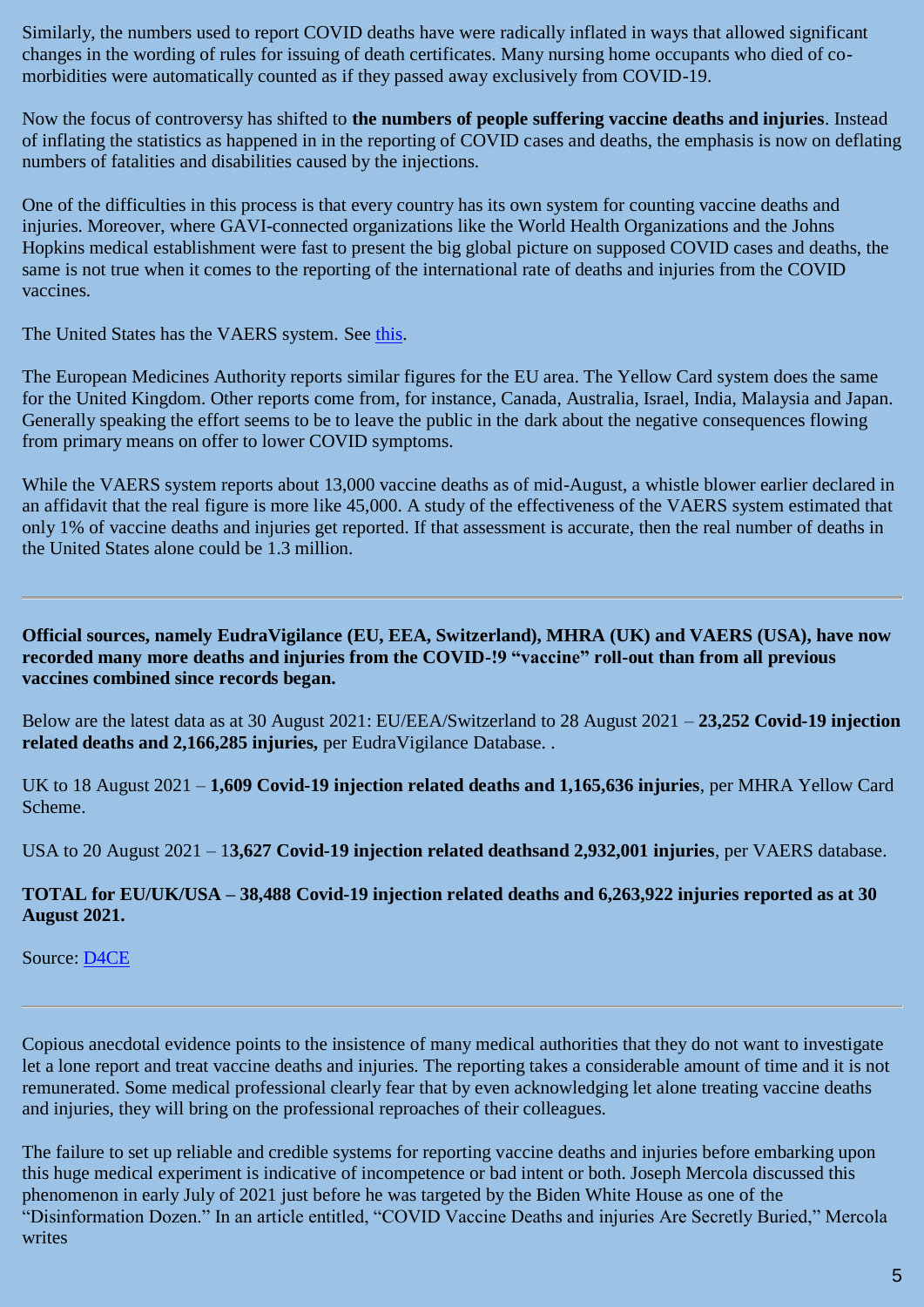*Failing to require vaccine makers to put together a comprehensive system to capture adverse event data is a sign of incompetence at best. But that's not all. The FDA really starts appearing deceitful when refusing to acknowledge that the VAERS reports indicate there are problems. To call "coincidence" more than 35,000 times is simply not believable, and to dismiss the risks of permanent disability and death as being "worth it" is beyond heartless, seeing how we have safe and effective treatments and no one actually needs to gamble their health on an experimental gene therapy.* See [this.](https://stateofthenation.co/?p=72093)

The inability of people to know if tens of thousands or hundreds of thousands or millions of humans have already died from vaccines is indicative of a highly deregulated process. This phenomenon edifies the great weight of evidence that deception and obfuscation are being made to prevail, not the precision and transparency associated with conscientious adherence to the scientific method.

Another indicator of bad faith by unethical regulators is the paucity of autopsies done on the corpses of people who die shortly after vaccinations. In the manufactured COVID crisis, autopsies are either not encouraged or outright discouraged. What would account for such a lack of curiosity to get to the bottom of what is really going on in causing vaccine deaths? Neither are health officials encouraged to collect and analyse vaccine vials, a frequent practise in the era before the supposedly new coronavirus dominated the entire infrastructure of health care. See [this.](https://www.wnd.com/2021/07/dying-post-vaccine-autopsies/)

# **Clot Shots**

Among lethal ingredients of the witches' brews in the clot shots being pushed upon us so aggressively, are ingredients whose effect is the mass replication of HIV-containing spike proteins. The fertility-destroying clot shots contain the means of replicating blood-damaging spike proteins throughout the huge extent of the inside surfaces of the veins and arteries and many miles of tiny capillary channels that constitute our cardio-vascular systems. The disruption of blood cells and blood flows is particularly intense in female uteruses and male testes so that the COVID jabs may well be creating the basis for much infertility.

E**xpectations that the COVID vaccines contained the capacity to generate blood clots, blood hemorrhaging, thrombosis, and ailments of the heart were already well advanced among many medical practitioners well before these problems began to attract significant publicity.** In a letter dated 28 February, 2021 to Emer Cooke, Executive Director of the European Medicines Agency, twelve medical authorities, all distinguished in their respective medical fields, demanded answers to key questions. They asserted that these questions deserved evidencebased answers before the granting of emergency use authorization to the three vaccine makers.

The terms of the request by Doctors for Covid Ethics (D4CE) were outlined as follows:

#### *Should all such evidence not be available, we demand that approval for use of the gene-based vaccines be withdrawn until all the above issues have been properly addressed by the exercise of due diligence by the EMA. [Their bold italics]*

*There are serious concerns, including but not confined to those outlined above, that the approval of the COVID-19 vaccines by the EMA was premature and reckless, and that the administration of the vaccines constituted and still does constitute "human experimentation", which was and still is in violation of the Nuremberg Code.*

*In view of the urgency of the situation, we request that you reply to this email within seven days and address all our concerns substantively. Should you choose not to comply with this reasonable request, we will make this letter public* See [this.](https://www.globalresearch.ca/urgent-open-letter-from-doctors-scientists-european-medicines-agency-regarding-covid-19-vaccine-safety-concerns/5739571)

Of the 7 points outlined, 3 of them contend that the **gene therapy vaccines would do extensive damage to vascular systems and the blood flowing through them.** Not surprisingly the language is quite technical beginning with a reference to "endothelial damage." Such damage would involve injury to the inside walls of blood vessels and lymphatic vessels. The doctors explain,

*4. If such evidence is not available, it must be expected that endothelial damage with subsequent triggering of blood coagulation via platelet activation will ensue at countless sites throughout the body. We request evidence that this probability was excluded in pre-clinical animal models with all three vaccines prior to their approval for use in humans by the EMA.*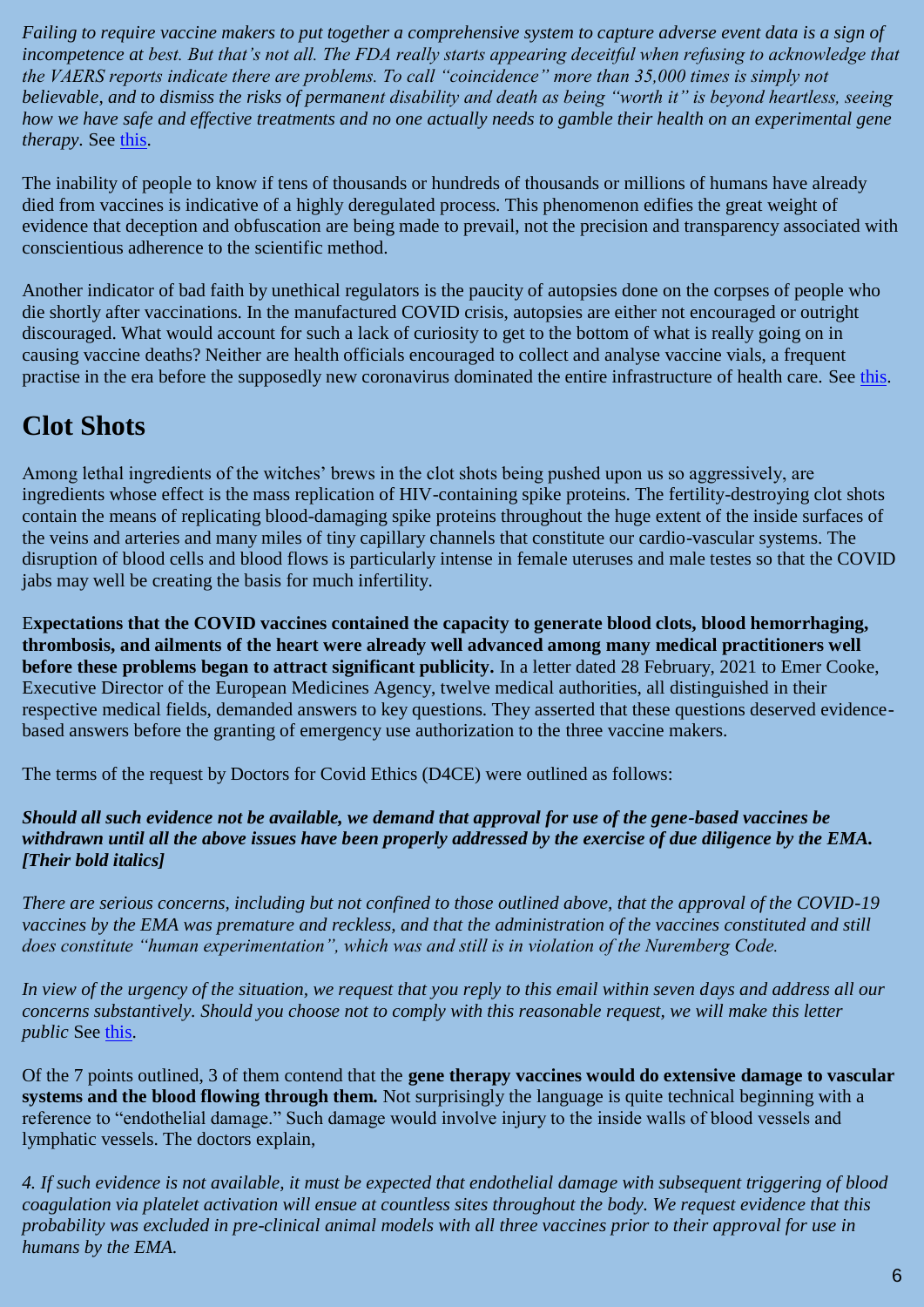*5. If such evidence is not available, it must be expected that this will lead to a drop in platelet counts, appearance of D-dimers in the blood, and to myriad ischaemic lesions throughout the body including in the brain, spinal cord and heart. Bleeding disorders might occur in the wake of this novel type of DIC-syndrome including, amongst other possibilities, profuse bleedings and haemorrhagic stroke. We request evidence that all these possibilities were excluded in pre-clinical animal models with all three vaccines prior to their approval for use in humans by the EMA.*

*6. The SARS-CoV-2 spike protein binds to the ACE2 receptor on platelets, which results in their activation Thrombocytopenia has been reported in severe cases of SARS-CoV-2 infection. Thrombocytopenia has also been reported in vaccinated individuals. We request evidence that the potential danger of platelet activation that would also lead to disseminated intravascular coagulation (DIC) was excluded with all three vaccines prior to their approval for use in humans by the EMA.*

Here is yet more evidence that the European drug regulators were negligent in heeding the intervention of wellknown authorities in their fields. In ignoring the well-founded scientific intervention of 28 February, the regulators only heeded the interests of the pharmaceutical companies, not the interests of the public. Negligence in regulation tends to translate into effective deregulation.

## **Deregulation and the Public Interest**

Generally speaking, deregulation subjects most people together with our governments to increased levels of corporate rule. Hence, deregulation favors the power of wealth over the power of average people. The proliferation of deregulation itself is a reflection of the reality that ordinary people have been shown to "have little or no independent influence" on government policies. See [this.](https://www.mintpressnews.com/average-u-s-citizens-little-influence-government-policy/189520/)

Deregulation is a word popularized in the 1980s when US President Ronald Reagan promised that he would free corporations from intrusive government interference in their business activities. The deregulation of the Wall Streetbased financial services industry in 1999 led directly to huge excesses in the manipulation of a large array of weird financial instruments known as derivatives. Derivatives *derive* value from underlying assets including commodities, money, and stocks. In 2008 the exuberant excesses of betting on derivatives crashed stock markets and local economies throughout the world.

The very financial institutions whose excessive speculation had caused the financial debacle in the first place were then empowered to raid national treasuries. In the name of deregulation, the big Wall Street banks and their international partners helped themselves to \$29 in bailout funds This Federal Reserve giveaway to large financial institutions was funded on the basis of secretly foisting massive debts on the shoulders of taxpayers. See [this.](https://wallstreetonparade.com/2021/08/biden-is-bringing-financial-crisis-guys-from-the-new-york-feds-markets-group-to-his-administration-should-we-worry/)

With Wall Street's BlackRock Inc serving as a kind of proxy for the big banks that own controlling interest in the Federal Reserve Bank of New York, the deregulated money spigots are once again being opened up in 2021. The creation of new money is finding its way into all manner of nefarious activities including the creation of political slush funds to reward cronies of governing kleptocrats. The secretive expansion of the money supply stems largely from the attempt to smooth over the economic wreckage brought about through the proliferation of house arrests, unemployment, and small business failures done in the name of government-mandated COVID lockdowns.

The current round of highly-inflationary money creation is replicating and extending many of the most kleptocratic patterns established in response to the bank-generated economic meltdown of 2008. See [this.](https://www.unz.com/article/lockdowns-coronavirus-and-banks-following-the-money-2/)

Once again a disproportionately large portion of the new money being generated, is going to enrich the already wealthy by further indebting the most indebted class of citizens. This pattern is being replicated across many forms of deregulation. Typically, most of the rewards of deregulation go to the interests of privilege while the financial security, health, and overall wellbeing of those inhabiting the middle and bottom portions of socio-economic hierarchies are severely undermined.

The waging of class assault directed downward on the masses from the very pinnacles of wealth and power is well illustrated by the financial dimensions of the manufactured COVID crisis. This crisis is providing cover for secret manipulations by financial insiders in the process of bringing about the greatest upward transfer of monetary wealth in history. Billionaires are making a killing while the middle class is being decimated to create a society polarized between rich and poor with very little in between.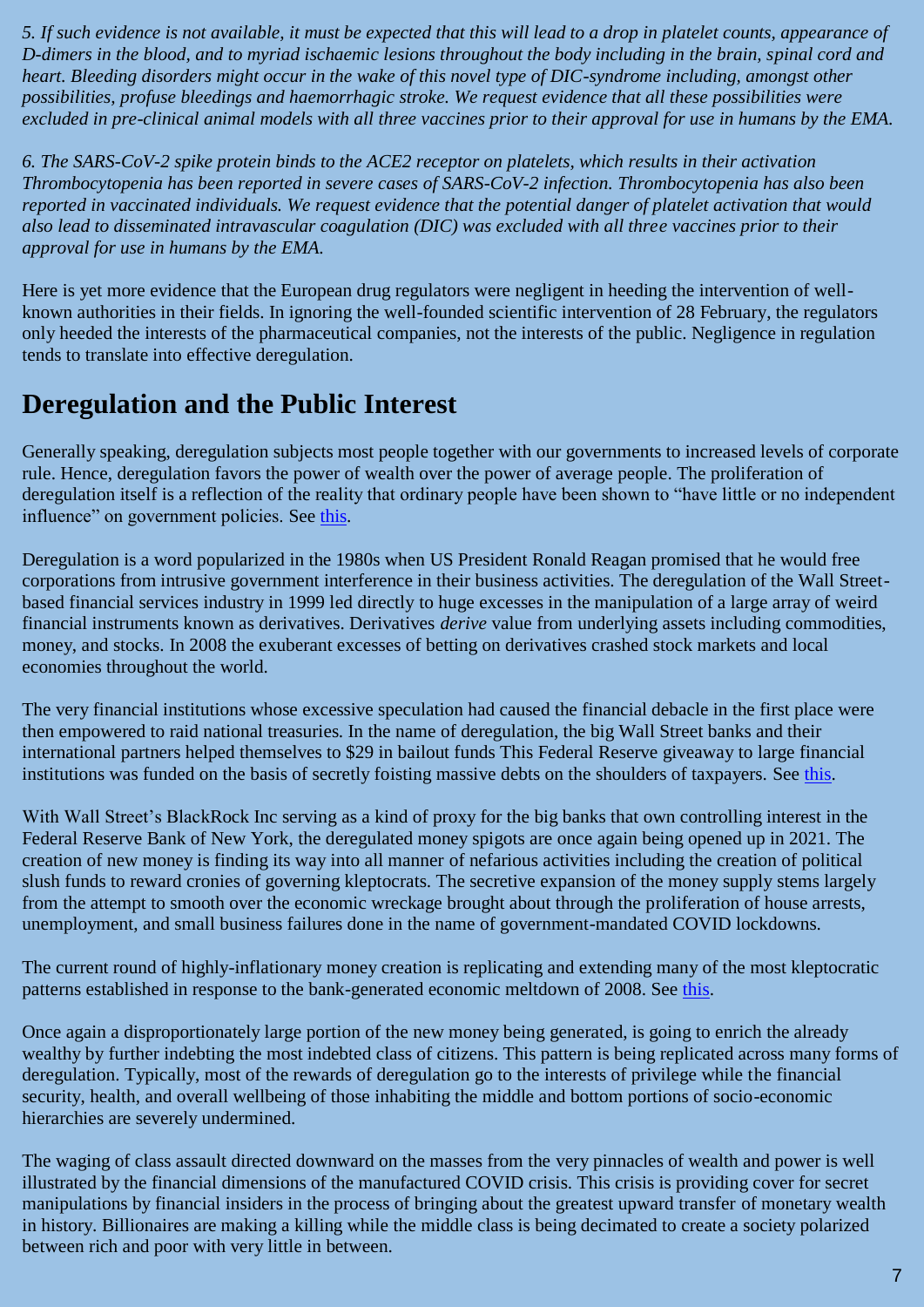This propensity is well demonstrated during lockdowns when big box store chains like Costco and Wal-Mart can remain open while local governments regularly shut down ma-and-pa businesses by the score. Wall Street gets the gravy while the small business entrepreneurs on Main Street are regularly shut down and forced out of business. See [this.](https://news.bitcoin.com/wall-street-giants-want-to-be-your-landlord-data-shows-megabanks-are-buying-up-all-the-us-real-estate/)

## **The Industrial Capture of Regulatory Agencies**

Deregulation is not always bad. Sometimes regulatory regimes become so onerous and complex that they need to be cut back. Deregulation, however, generally has grave destructive impact when industries succeed in taking over regulatory agencies in ways that impact the quality of our food, air, and water.

The same is true of pharmaceutical drugs, a commercial realm where pharmaceutical companies seed their own agents throughout government agencies like Health Canada, the US Food and Drug Administration, the European Medicines Authority, the US Center for Disease Control and Prevention as well as the National Institute of Health. Throughout the manufactured COVID crisis Anthony Fauci, a major owner of patents in fields where he exercises regulatory authority, has become an embodiment of the kind of conflict-of-interest where the industrial capture of the regulatory authority of governments has become the rule rather than the aberration.

The manufactured COVID crisis is presenting us with an especially stark example of how readily the deregulation of the provision of health care can be exploited by the interests of wealth and power. This exploitation gravely disadvantages the public interest. The public interest is best expressed in the application of common sense to public policy.

With deregulation, industries took control of regulating their own commercial activities.

A major aim of most deregulation is to privatize the accumulation of more wealth by the already wealthy and to leave the expense of, say, industrial clean up or the rehabilitation of injured or traumatized workers to be covered out of the purses of taxpayers. A classic illustration of this pattern is the government agreement going back to 1986 to indemnify vaccine manufacturers against being sued.

Pharmaceutical companies thereby privatize profits from the vaccine business even as they pass on to average citizens the expense of the damage their industry leaves behind. The heaviest weight of this expense comes in the form of the gruesome suffering accompanying vaccine deaths and injuries imposed on victims and their families.

The government decision to render drug companies immune from the damage that they do continues in full force at this point in the manufactured COVID crisis.

The corruption of the regulatory process was put on full display in the sweetheart deal extended by the FDA to the Pfizer Company in late August. Pfizer was able to retain the emergency use authorization extended to its existing COVID vaccine. This emergency use authorization is based on the false claim that vaccines are the sole remedy available to fight the viral illness. Along with unfounded claim comes a continuation of Pfizer's immunity from being sued.

At the same time the FDA gave full approval to a presently non-existent vaccine to be named Comirnaty. The closeddoor process leading to the granting of this approval did not entail even a meeting of the FDA's already rigged oversight committee. It seems that the approval to Pfizer is intended to weaken resistance to the imposition of vaccine mandates on many classes of workers, soldiers, students, travellers and such.

Video Player 00:00 48:42

The new Comirnaty product has "approval" but it lacks indemnification for Pfizer against being sued. It seems unlikely that Pfizer will release for public distribution the Comirnaty gene therapy concoction until it is indemnified. It remains unclear if Comirnaty will do double duty as the replacement for the current Pfizer BioNTech product as well as a booster shot against the Delta Variant that is said to be targeting vaccinated people most aggressively. See [this.](https://www.fda.gov/emergency-preparedness-and-response/coronavirus-disease-2019-covid-19/comirnaty-and-pfizer-biontech-covid-19-vaccine)